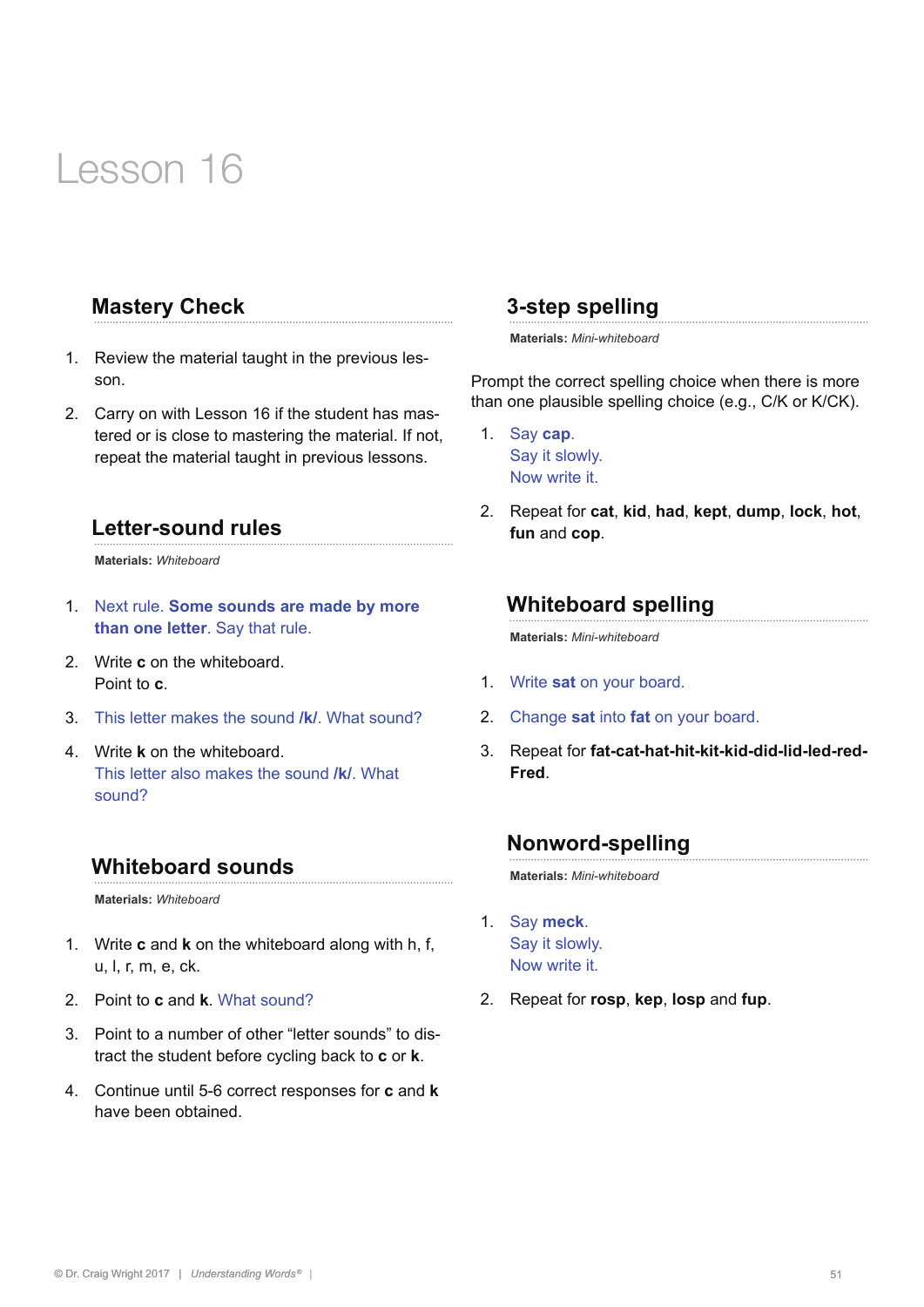# **Whiteboard words**

**Materials:** *Whiteboard*

- 1. Now you are going to read some words. I have two rules for these words. If you know a word, just say it. If you don't know a word, look carefully, and sound it out.
- 2. Write **cat** on the whiteboard.
- 3. What word?
- 4. Change **cat** into **cot**. What word?
- 5. Repeat for **cot-pot-pit-kit-fit-flit-flip-kip-keptkelp-help-him-hid-kid-lid-lap-slap-pond-mendmelt-man-can-kin- kip-clap-click**.

# **Word-list reading**

**Materials:** *Wordlist in Student Booklet*

1. You are going to read some more words. If you know a word, just say it. If you don't know it, sound it out.

#### **■ END OF LESSON 16**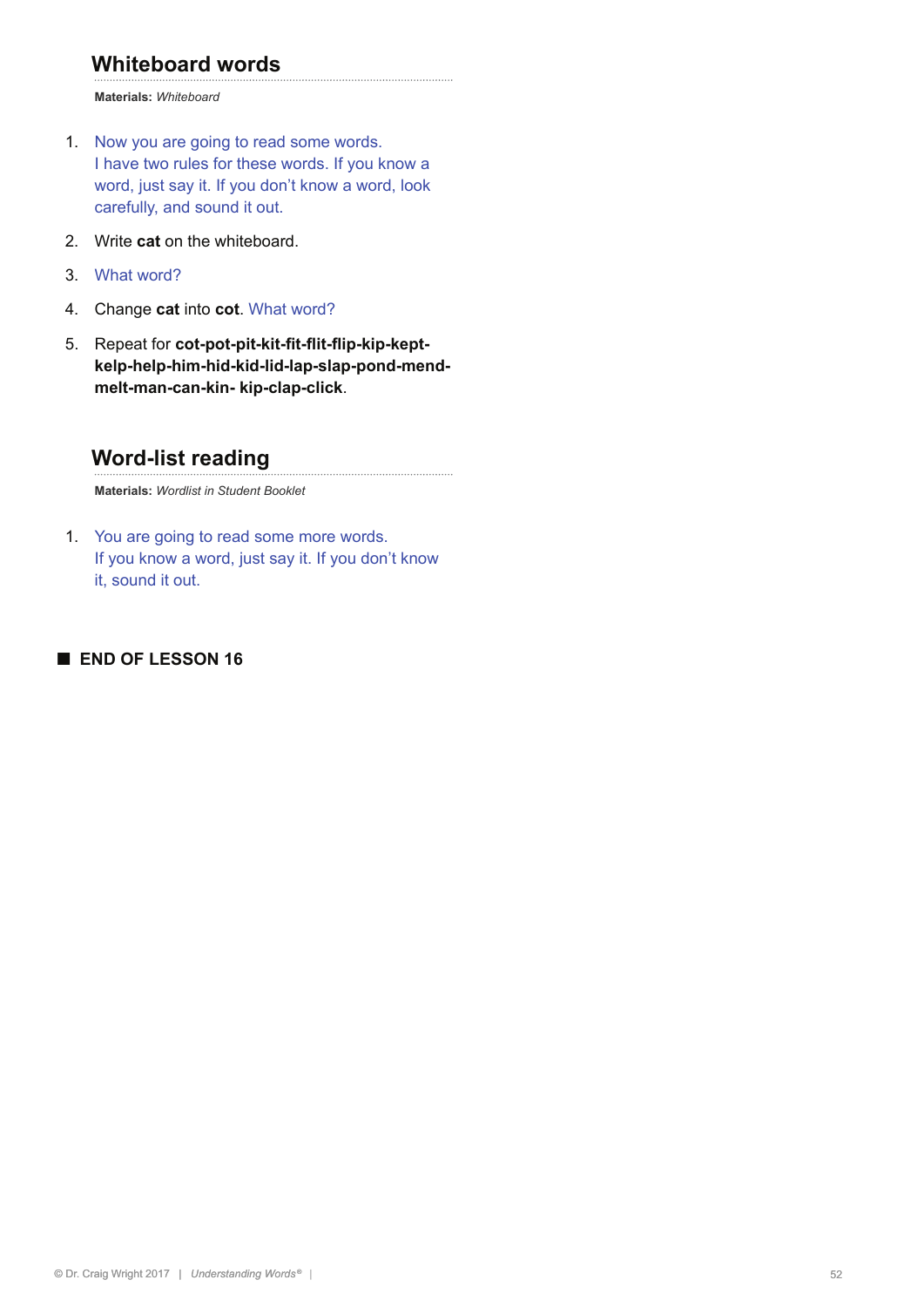# Lesson 17

# **Mastery Check**

- 1. Review the material taught in the previous lesson.
- 2. Carry on with Lesson 17 if the student has mastered or is close to mastering the material. If not, repeat the material taught in previous lessons.

#### **Letter-sound rules**

**Materials:** *Whiteboard* 

- 1. Next rule. **Some sounds are made by more than one letter**. Say that rule.
- 2. Write **or** on the whiteboard.
- 3. Point to **or**. This letter group makes the sound **/or/**. What sound?
- 4. Write **or** on a different part of the whiteboard. What sound?

#### **Whiteboard sounds**

**Materials:** *Whiteboard* 

- 1. Write **or** on the whiteboard along with k, c, h, f, u, l, r, m, e, ck.
- 2. Point to **or**. What sound?
- 3. Point to a number of other "letter sounds" to distract the student before cycling back to **or**.
- 4. Continue until 5-6 correct responses for **or** have been obtained.

### **Sound writing**

**Materials:** *Mini-whiteboard*

- 1. Say **port**. What's the middle sound in **port**? (/or/) Write the letters that make **/or/**.
- 2. Repeat for **fun**, **lot**, **horn**, **men** and **lord**.

# **3-step spelling**

**Materials:** *Mini-whiteboard*

Prompt the correct spelling choice when there is more than one plausible spelling choice (e.g., C or K).

- 1. Say **port**. Say it slowly. Now write it.
- 2. Repeat for **cat**, **kid**, **sport**, **rat** and **torn**.

# **Whiteboard spelling**

**Materials:** *Mini-whiteboard*

- 1. Write **rat** on your board.
- 2. Make **rat** into **rort** on your board.
- 3. Repeat for **rort-rat-rack-sack-sort-sport**.

# **Nonword-spelling**

**Materials:** *Mini-whiteboard*

- 1. Say **orm**. Say it slowly. Now write it.
- 2. Repeat for **dest**, **morp**, **mun** and **dorp**.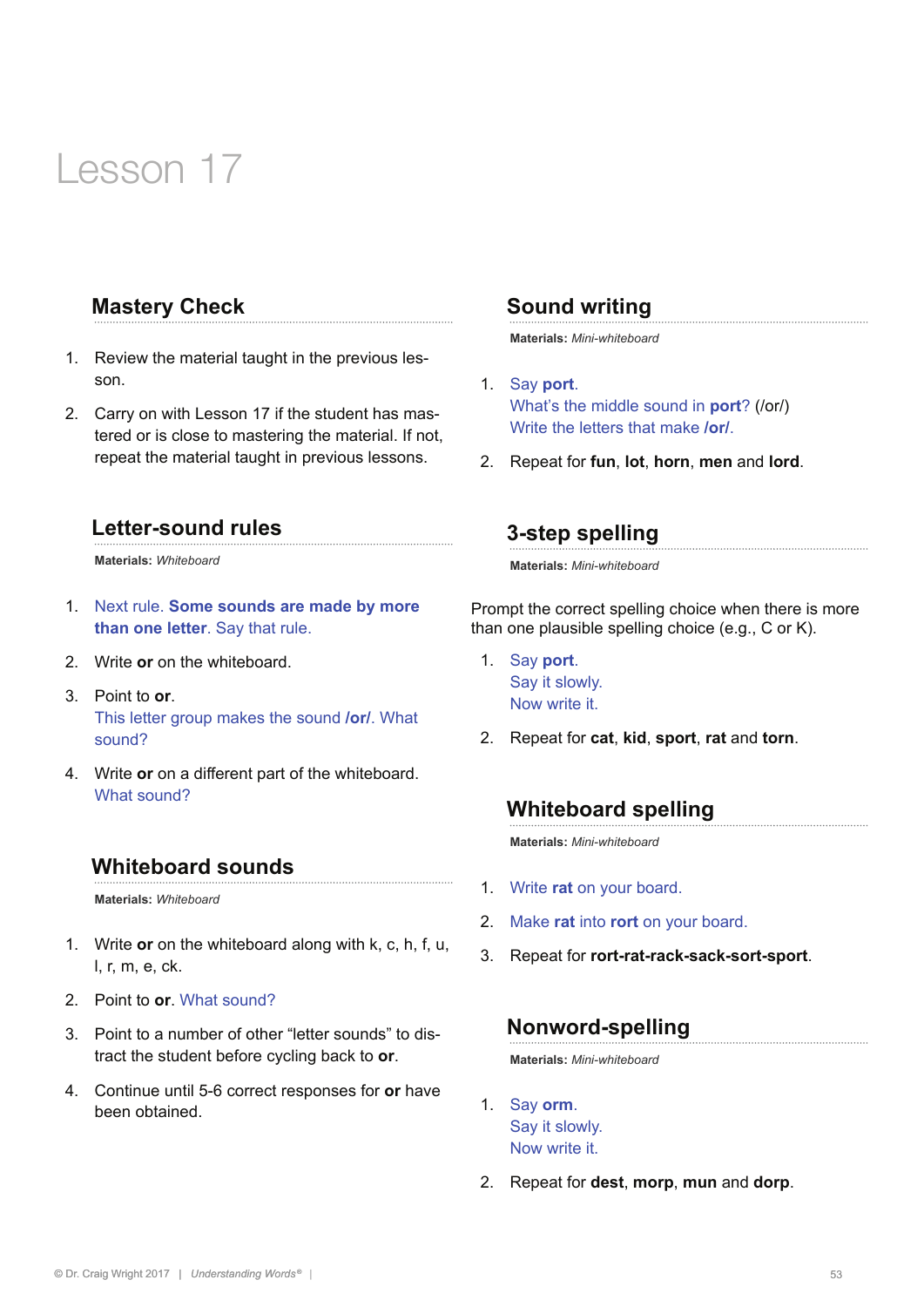# **Whiteboard words**

**Materials:** *Whiteboard*

- 1. Now you are going to read some words. I have two rules for these words. If you know a word, just say it. If you don't know a word, look carefully, and sound it out.
- 2. Write **sat** on the whiteboard.
- 3. What word?
- 4. Change **sat** into **rat**. What word?
- 5. Repeat for **rat-ram-ramp-damp-dorm-torn-tenran-rap-tap-port-sport-spot-dock-mock-menmelt-felt-for-form-dorm-dim-form-fort-portpet-pit-kit-ken-hen-help-horn-lord**.

# **Word-list reading**

**Materials:** *Wordlist in Student Booklet*

1. You are going to read some more words. If you know a word, just say it. If you don't know it, sound it out.

#### **■ END OF LESSON 17**